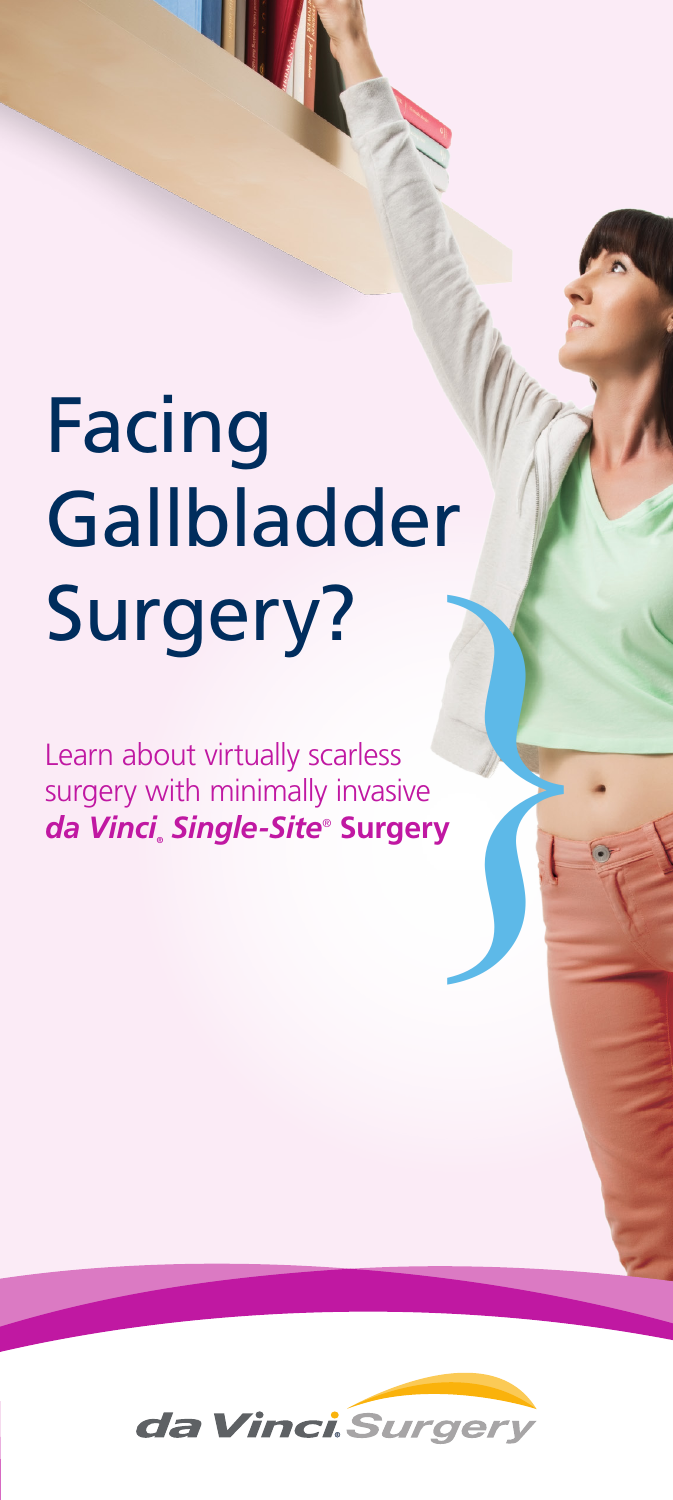## **Surgery Options**<br>Gallbladder Surgery

If you have gallbladder disease and your symptoms get worse, your doctor may suggest surgery. Surgery to take out your gallbladder is called a cholecystectomy. It can be done with open surgery or minimally invasive surgery.

**Open Surgery:** With open surgery, your gallbladder is removed through an open incision (cut). The incision must be large enough for your surgeon's hands and instruments to fit inside your body and reach your organs.

**Minimally Invasive Surgery:** During traditional laparoscopy, your surgeon operates through either a few small incisions in your abdomen or one small incision in your belly button. Long instruments are used to reach your gallbladder. One of the instruments is a tiny camera that sends images to a video screen to guide surgeons as they operate.

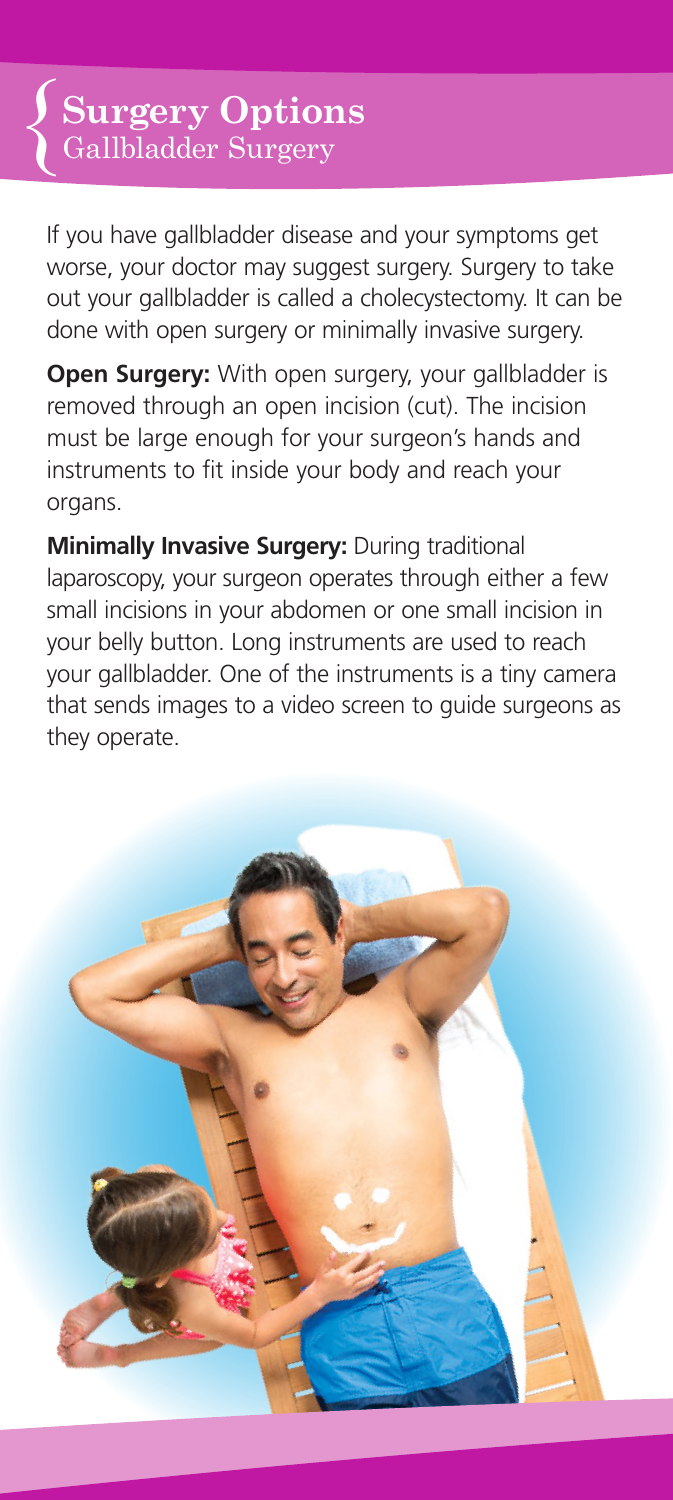Surgery through the belly button can be done using traditional single incision laparoscopy or *da Vinci*® *Single-Site*® Surgery. The *da Vinci* System features a magnified 3D high-definition vision system and flexible *Single-Site*  instruments. These features enable your doctor to operate with enhanced vision and precision.

If your doctor believes you are not a candidate for *da Vinci Single-Site* Surgery, ask about multi-port *da Vinci*  Surgery. Your surgeon can take out your gallbladder through a few small incisions (ports) with a 3D HD view inside your body for enhanced vision, precision, and control. It is important to discuss all options with your doctor, as well as the risks and benefits of each.



Laparoscopy Incisions

*da Vinci* Surgery: Multi-port

*da Vinci Single-Site*® or Laparoscopic Single Incision Surgery





*be da Vinci. Why would you want scars? Why would you want the extra pain of those incisions? It was mind-blowing how the experience went so smoothly.*  $\frac{1}{2}$  ions.

Kasia, Single-Site Patient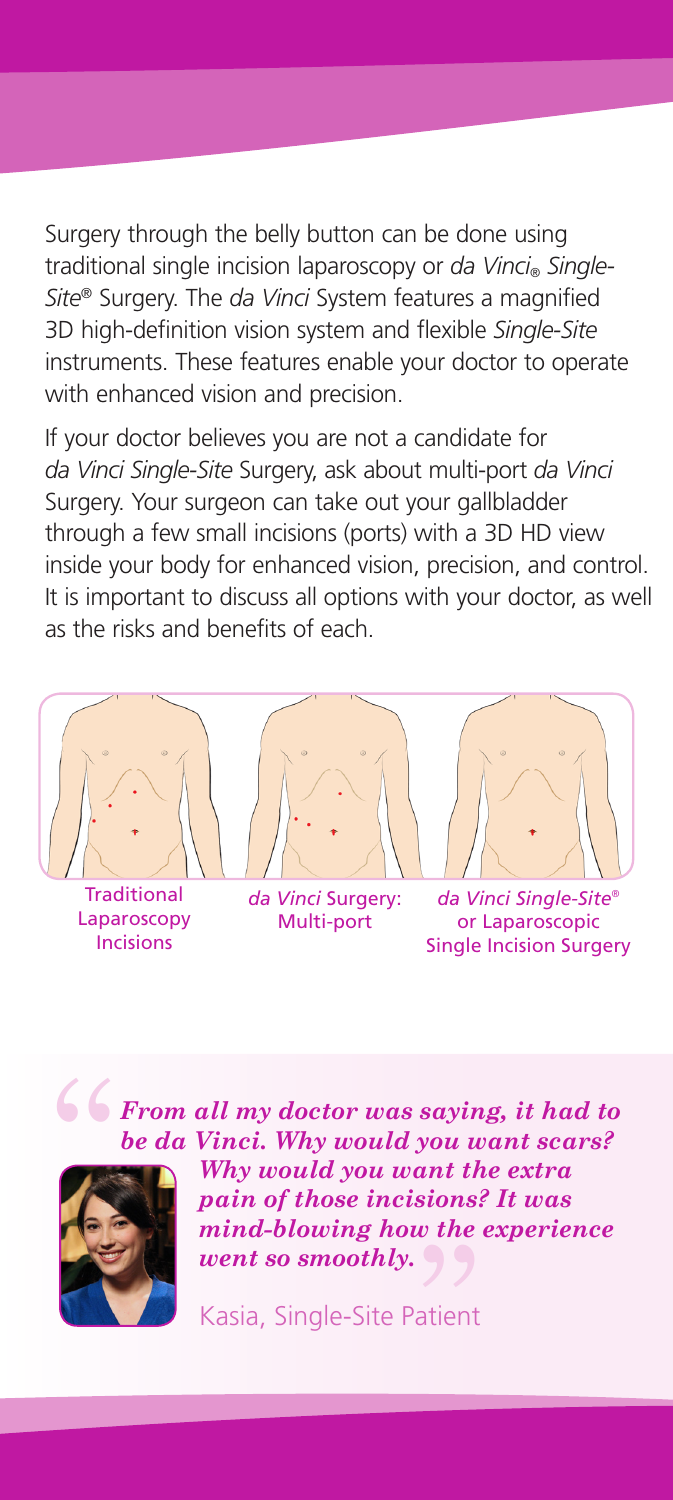# *da Vinci***®** *Single-Site***® Surgery:** { A Virtually Scarless Surgery

With *da Vinci Single-Site* Surgery, doctors take out your gallbladder using state-of-the-art precision instruments. Patients who choose *da Vinci Single-Site* have virtually scarless results, similar to single incision traditional laparoscopy.

Using *da Vinci* technology, surgery is performed through one incision in the belly button, which dramatically limits visible scarring.

Your doctor controls the *da Vinci Surgical* System, which translates his or her hand movements into smaller, precise movements of tiny instruments inside your body.

**The** *da Vinci* **System has brought minimally invasive surgery to more than 3 million patients worldwide.**

### **Risks & Considerations Related to Cholecystectomy (gallbladder removal):**

injury to the common bile duct (tube that carries bile from the gallbladder to the small intestine), leaking bile, inflamed pancreas (pancreatitis), retained stones in the common bile duct.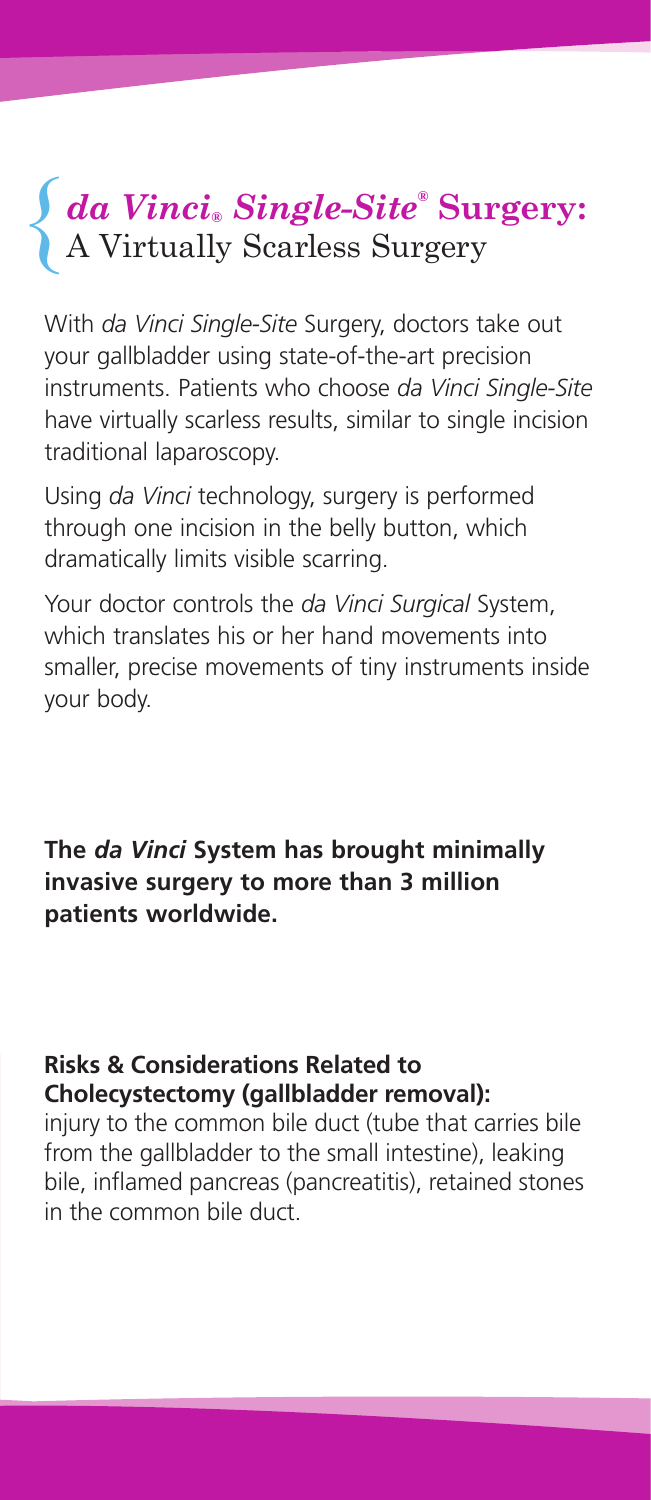#### **Important Information for Patients**

Serious complications may occur in any surgery, including *da Vinci*® Surgery, up to and including death. Risks include, but are not limited to, injury to tissues and organs and conversion to other surgical techniques. If your doctor needs to convert the surgery to another surgical technique, this could result in a longer operative time, additional time under anesthesia, additional or larger incisions and/or increased complications. Individual surgical results may vary. Patients who are not candidates for non-robotic minimally invasive surgery are also not candidates for *da Vinci* Surgery. Patients should talk to their doctor to decide if *da Vinci*  Surgery is right for them. Patients and doctors should review all available information on non-surgical and surgical options in order to make an informed decision. Please also refer to www.daVinciSurgery.com/Safety for Important Safety Information.

*da Vinci* Surgery with *Single-Site*® Instruments is cleared for use in gallbladder removal, and for hysterectomy and ovary removal for benign conditions. Patients who are not candidates for non-robotic minimally invasive surgery are also not candidates for *da Vinci* Surgery, including *da Vinci* Surgery with *Single-Site* Instruments. There may be an increased risk of incision-site hernia with single-incision surgery, including *Single-Site* surgery with the *da Vinci* System.

All people depicted unless otherwise noted are models. © 2016 Intuitive Surgical. All rights reserved. All product names are trademarks or registered trademarks of their respective holders. PN 873643 Rev F 11/16